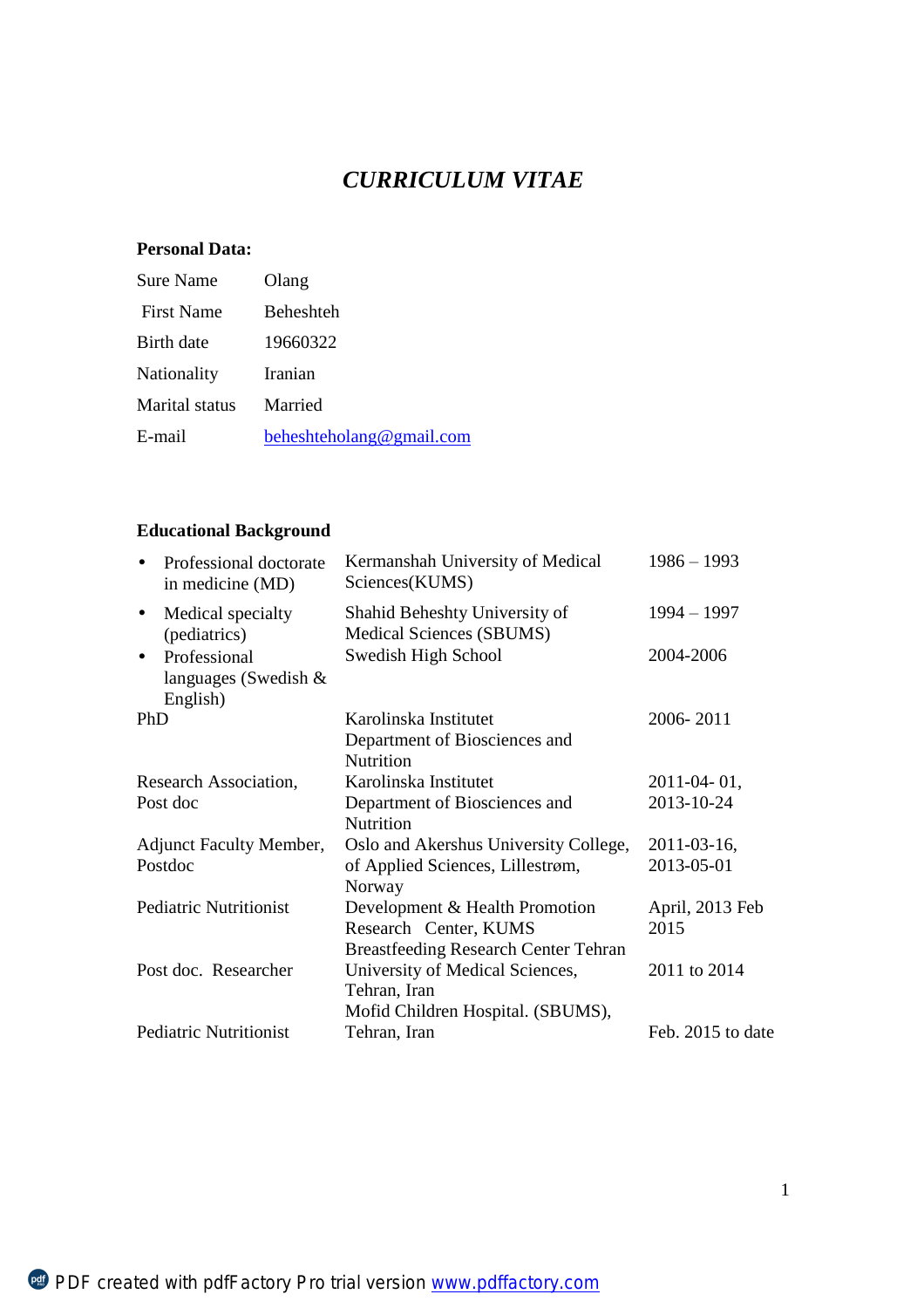# **Employment History**

| Senior lecturer                                 | child<br>of<br>Department<br>Gastroenterology<br><b>&amp;Nutrition</b> | Faculty of Medicine<br>(SBUMS)                     | October<br>$2016$ to<br>date  |
|-------------------------------------------------|------------------------------------------------------------------------|----------------------------------------------------|-------------------------------|
| Assistant Professor<br>inPediatric<br>Nutrition | child<br>Department<br>of<br>Gastroenterology<br><b>&amp;Nutrition</b> | Faculty of<br>Medicine<br>(SBUMS)                  | February<br>$2015$ to<br>date |
| <b>Assistant Professor</b><br>in Nutrition      | Department of Nutrition &<br><b>Food Health</b>                        | Faculty of Health,<br><b>KUMS</b>                  | 2013-2015                     |
| Pediatrician&<br>Nutritionist                   | Department of Pediatric                                                | Dr.M.Kermanshahi<br>ChildrenHospital,              | 2012-2015                     |
| Pediatrician                                    | <b>Community Oriented</b><br><b>Medical Center</b>                     | <b>KUMS</b><br>Faculty of Medicine,<br><b>KUMS</b> | 2013-2015                     |
| Project assistant                               | EU food project                                                        | Karolinska Institutet                              | 2011                          |
| Project assistant                               | Departmentof<br><b>Biosciences&amp; Nutrition</b>                      | Karolinska Institutet                              | 2010                          |
| Pediatrician                                    | Kangavar district hospital                                             | <b>KUMS</b>                                        | 2002-2004                     |
| Pediatrician<br>$\blacksquare$                  | Songhor district hospital                                              | <b>KUMS</b>                                        | 1998-2002                     |
| General<br>$\blacksquare$<br>Physician (GP      | Robatkarim district Clinic                                             | Iran University of<br><b>Medical Sciences</b>      | 1993-1994                     |

# **Professional Experience**

|              | Primary investigator of safety member of mother and infant,<br>promotion of normal vaginal delivery and breastfeeding committee              | August 2015            |
|--------------|----------------------------------------------------------------------------------------------------------------------------------------------|------------------------|
| $\sim$       | Senior Consultant of Iranian Society of Breastfeeding                                                                                        | Feb $2015$ to<br>date  |
| $\mathbf{r}$ | Coordinator of project between Public Health Nutrition in Sweden<br>and National Nutrition and Food Technology Research Institute in<br>Iran | 2007-2011              |
| ۰.           | Member of the neonatal mortality committee of Kangavar district<br>Member of the vaccination committee of Kangavar district                  | 2002-2015<br>2002-2015 |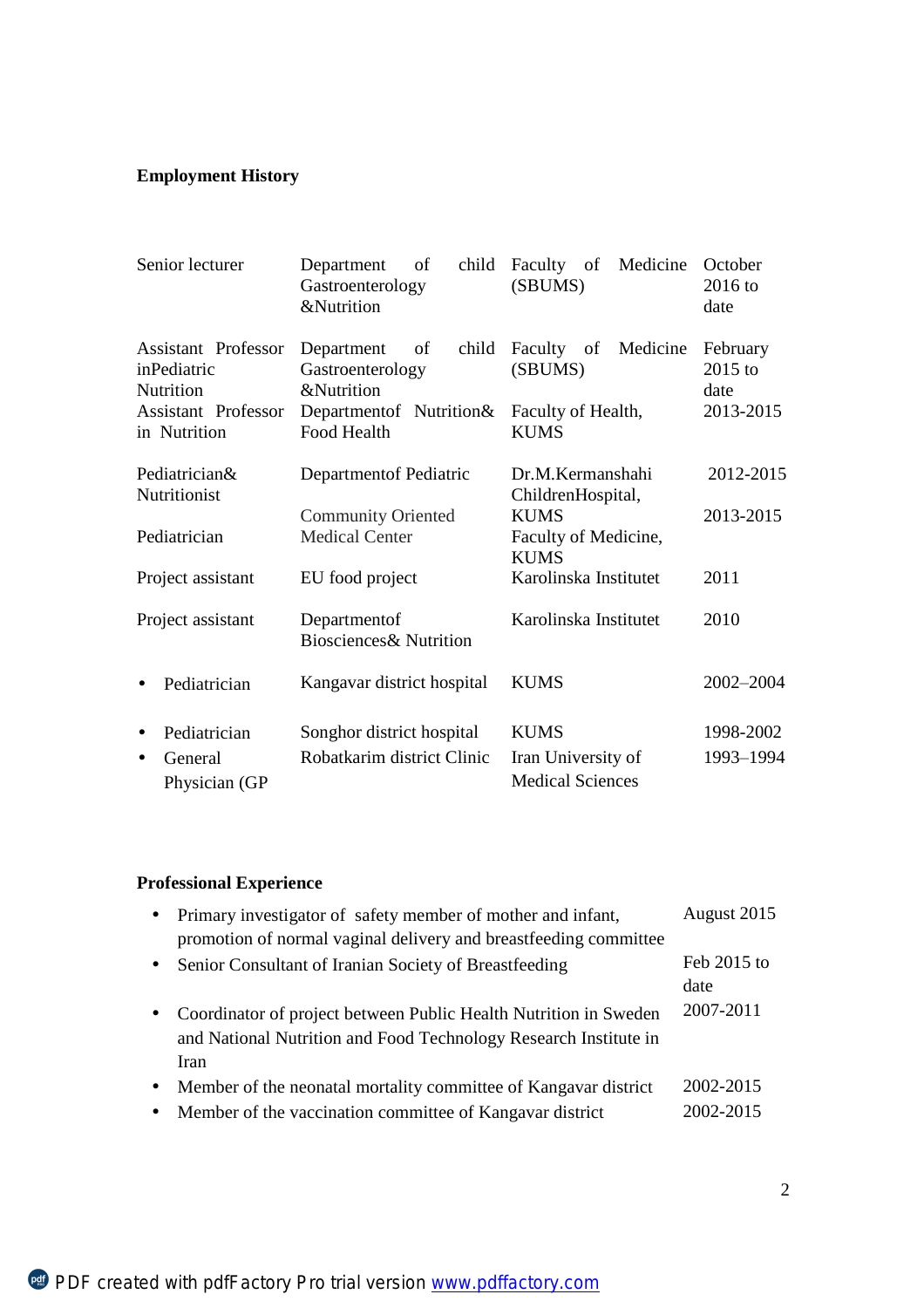| Member of the neonatal mortality committee of Songhor district | 1998–2002 |
|----------------------------------------------------------------|-----------|
| Member of the vaccination committee of Songhor district        | 1998–2002 |
| Member of the Breastfeeding committee of Kermanshah            | 1998-2015 |
| University of Medical Science                                  |           |

#### **Training**

| ٠              | Epidemiology II                                 | 2010 |
|----------------|-------------------------------------------------|------|
| ٠              | Biology of lactation                            | 2009 |
| ٠              | Epidemiology I                                  | 2008 |
| $\blacksquare$ | How to write scientific paper                   | 2008 |
| ٠              | Medical statistic                               | 2008 |
|                | Problem-based overview of medical statistics    | 2008 |
| ٠              | International Health                            | 2007 |
| ٠              | Nutrition I&II                                  | 2007 |
|                | Computer skills (Endnote, SPSS, Ping pong)      | 2007 |
| ٠              | Dr. Gharib congress of the diseases of children | 2002 |
| ٠              | Neonatal resuscitation                          | 2000 |
| ٠              | Pediatrics emergencies                          | 1999 |
| ٠              | International congress of pediatrics            | 1999 |
| ٠              | Reduction in mother, fetus and infant mortality | 1999 |

### **Memberships**

- World Alliance for Breastfeeding Action, Protects, Promotes and Support  $\mathbf{r}^{\prime}$ Breastfeeding Worldwide,<http://www.waba.org.my/index.htm>
- Academy of Breastfeeding Medicine, dedicated to the promotion, protection and  $\mathbf{r}^{\prime}$ support of breastfeeding, <http://www.bfmed.org/Default.aspx>
- The Nutrition Society, <http://www.nutritionsociety.org/index.php?q=node/>  $\mathcal{L}^{\mathcal{L}}$
- $\mathbf{r}^{\prime}$ KI research network on Reproduction, Growth and Development <http://researchnetworks.ki.se/converis/area/196>
- Colact Comparative Lactation, Scandinavian biology of lactation  $\mathbf{r}$
- [www.colact.net](http://www.colact.net) , Dec, 2013  $\sim$
- Breastfeeding Scientific Society, Tehran, Iran, March 2015 to date (Senior  $\mathbf{r}$ Advisor until 2017, Scientific Secretary to date )
- Iranian Associate Society of Child Nutrition (ISCN), 2015 to date  $\mathbf{r}$ [www.iscn.org](http://www.iscn.org) (Scientific Secretary until 2017, Treasurer to date)
- $\mathcal{L}^{\pm}$ Founding member of Pediatric Gastroenterology, Hepatology and Nutrition Research Center, Research Institute for Children Health, Shahid Beheshti University of Medical Sciences, Tehran, Iran (2017 to date)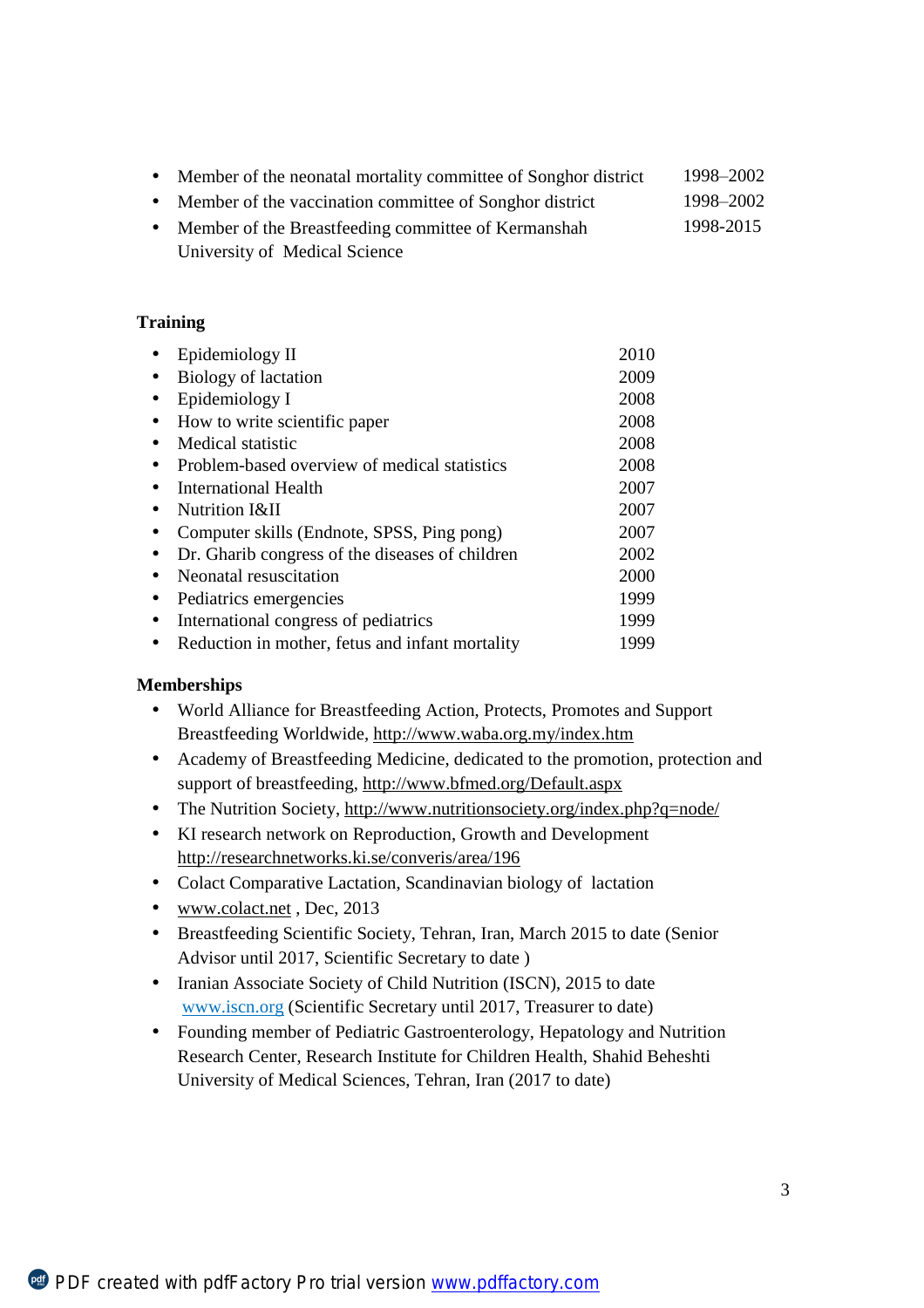| <b>Teaching activity</b>                                                                                                                                                                                                                                                                                                                                                                                       | <b>Target group</b>                                                                                                                                                                                                                   | Year                                                                             |
|----------------------------------------------------------------------------------------------------------------------------------------------------------------------------------------------------------------------------------------------------------------------------------------------------------------------------------------------------------------------------------------------------------------|---------------------------------------------------------------------------------------------------------------------------------------------------------------------------------------------------------------------------------------|----------------------------------------------------------------------------------|
| Pediatric nutrition<br>ä,                                                                                                                                                                                                                                                                                                                                                                                      | <b>Pediatric Resident</b><br>(SBUMS)                                                                                                                                                                                                  | $2015$ to<br>date                                                                |
| Anthropometry<br>٠                                                                                                                                                                                                                                                                                                                                                                                             | Intern MD student<br>(SBUMS)                                                                                                                                                                                                          | $2015$ to<br>date                                                                |
| Children and women's Health<br>٠<br>Child and Women's Nutrition<br>Children's disease<br>٠<br>Supervision of master students<br>Barns tillväxt och hälsa<br>Supervision of master students<br>٠<br>Supervision of master student<br>٠<br>Breastfeeding as an aspect of public<br>٠<br>Health<br>Supervision of master student<br>٠<br>Surveillance in Europe<br>٠<br>Breastfeeding as an aspect of public<br>٠ | <b>Bachlor</b> student<br>(KUMS)<br><b>Bachlor</b> student<br><b>Bachlor</b> student<br>Course at KI<br><b>Master students</b><br>(KI)<br>Magister student<br>(KI)<br>Master program<br>Master student (KI)<br>Master program<br>(KI) | 2013-14<br>2013-14<br>2013-14<br>2010-11<br>2010<br>2009<br>2009<br>2008<br>2008 |
| Health                                                                                                                                                                                                                                                                                                                                                                                                         | Master program<br>(KI)                                                                                                                                                                                                                | 2007                                                                             |
| Neonatal seizure and its treatment<br>٠<br>Measles and indication of vaccination in<br>٠<br>children from 4-6 years of age                                                                                                                                                                                                                                                                                     | Health providers<br>Health providers                                                                                                                                                                                                  | 2003<br>2003                                                                     |
| Neonatal resuscitation<br>$\blacksquare$<br>Pediatrics emergencies<br>٠                                                                                                                                                                                                                                                                                                                                        | Health providers<br>Health providers                                                                                                                                                                                                  | 2002<br>1998                                                                     |
| Children resuscitation                                                                                                                                                                                                                                                                                                                                                                                         | Health providers                                                                                                                                                                                                                      | 1998                                                                             |
| <b>Breastfeeding</b><br>٠                                                                                                                                                                                                                                                                                                                                                                                      | Health providers                                                                                                                                                                                                                      | 1998                                                                             |

### **Current research activity**

- Aspects of feeding patterns in the first two years of life in Iranian infants  $\mathbf{r}$ <http://libris.kb.se/bib/12092715> , 2006-2011
- Nutritional assessment and intervention in Hospitalized Children, Mofid Children Hospital, 2015 to date
- Nutritional Intervention in Cystic Fibrosis outpatients Clinic, Mofid Children  $\mathbf{r}$  . Hospital, 2015 to date
- Breastfeeding and its advice, Mofid Children Hospital, 2015 to date  $\mathbf{r}$  .
- Nutrition and diet therapy clinic, Mofid Children Hospital, 2015 to date  $\mathbf{r}$
- Prevent Malnutrition in Hospitalized Children, Deputy of Treatment in Ministry  $\mathbf{r}^{(1)}$ of Health and Mofid Children Hospital, 2015 to date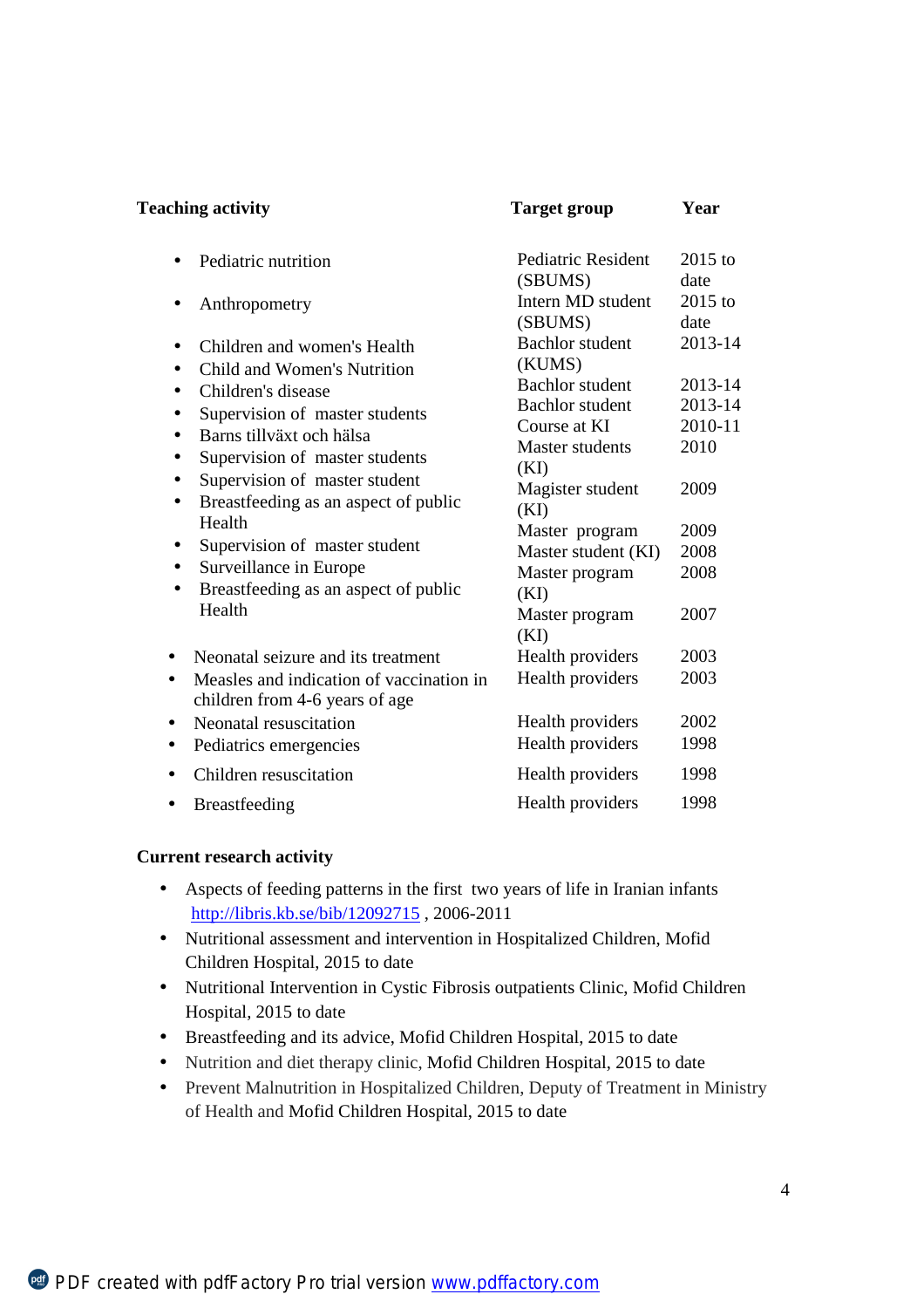- Prevent Obesity in childhood, Nutrition Department in Ministry of Health and,  $\mathbf{r}$ Mofid Children Hospital, 2015 to date
- NurtriCHEQ Project Nutrition Department in Ministry of Health and, Mofid Children Hospital, 2015 to date
- Comprehensive Project for the prevention and control of overweight in Iranian children and adolescents, 2015 to date
- Effects of Oral Nutrition Supplements in Children With Disease Associated Underweight (MIntS), 2016 to date

### **Other researches activities**

- Blue print for action, Promotion and Support Breastfeeding in Europe, 2008
- WHO project, prevention of obesity in 9 European countries, 2010
- Folate metabolism, infertility and foetal health, 2010
- EU food project , 2011
- Member of research in education committee, Kermanshah University of Medical Sciences, 2012 to date
- Pediatric Nutritionist and consultant in Dr. M. Kermanshahi Children Hospital, 2012-2015
- Iranian Nutrition Society. 2014 to date

### **Presentations**

- A World Wide View on Breastfeeding, VELB/ILCA Conference, Austria, 2008
- The 1<sup>st</sup> European Conference on the Kangaroo Mother care method  $\&$  The 7<sup>th</sup> International Workshop on Kangaroo Mother Care, Sweden, 2008
- 3<sup>rd</sup> Nordic Breastfeeding Conference, Denmark, 2009 ä,
- 19<sup>th</sup> international Congress of Nutrition (ICN 2009), Bangkok
- CRU lactation symposium, 2010, Sweden
- Collaboration project Karolinska Institutet, Sweden, Akershus University College, 2011, Norway
- Colact Comparative Lactation, 2011, Denmark
- Congress on Heath, Growth and Nutrition in under 2 years old children, Iranian Society of Child Nutrition, Tehran, Iran, 2012
- 24<sup>th</sup> International Congress of Children Disease, Tehran, Iran, 2012
- 1<sup>st</sup> International and 13<sup>th</sup> national of Iranian Nutrition Congress, Tehran Iran, 2014
- $2<sup>nd</sup>$  and  $6<sup>th</sup>$  Iranian Congress on Health Education and Promotion, Kermanshah, Iran 2015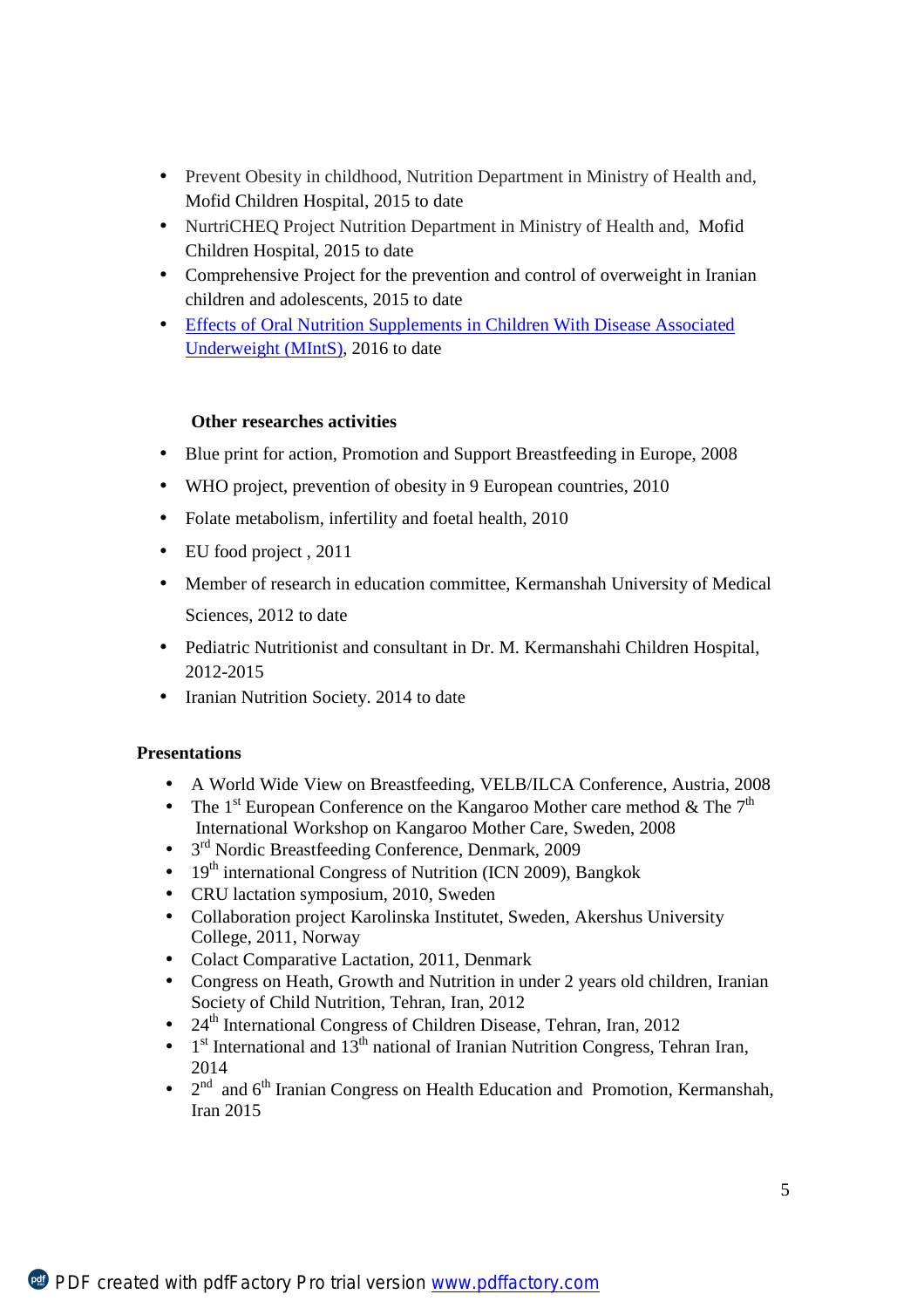### **Publication**

#### **1. Breastfeeding in Iran: prevalence, duration and current recommendations**

**Beheshteh Olang**, Khalil Farivar, Abtin Heidarzadeh, Birgitta Strandvik and Agneta Yngve, International Breastfeeding Journal, 2009

Breastfeeding in Iran: prevalence, duration and current recommendations

**2. Optimal vitamin A and suboptimal vitamin D status are common in Iranian** 

#### **infants**

**Beheshteh Olang**, Mohsen Naghavi, Delaram Bastani, Birgitta Strandvik and Agneta Yngve, Acta Pediatrica Journal, March 2011

Optimal vitamin A and suboptimal vitamin D status are common in Iranian infants

**3.** Aspects of feeding patterns in the first two years of life in Iranian infants

#### **B Olang**

Inst för biovetenskaper och näringslära/Dept of Biosciences and Nutrition

**4. Docosahexaenoic acid in breast milk reflects maternal fish intake in Iranian mothers** 

**Beheshteh Olang**, Majid Hajifaraji, Mohamed Atiya Ali, Sophie Hellstrand, Mohammad Palesh, Ebrahim Azadnyia, Zinat Kamali,Birgitta Strandvik, Agneta Yngve, April 2012, Food and Nutrition Science Journal

Docosahexaenoic Acid in Breast Milk Reflects Maternal Fish Intake ...

**4. Reasons given by mothers for discontinuing breastfeeding in Iran** 

**Beheshteh Olang**, Abtin Heidarzadeh, Birgitta Strandvik and Agneta Yngve, International Breastfeeding Journal, May 2012

Reasons given by mothers for discontinuing breastfeeding in Iran

### **5. Vitamin A status in pregnant women in Iran in 2001 and its relationship with province and gestational age**

B Olang, Z Abdollahi, R Neshati, MA Ali, M Naghavi, A Yngve Food & nutrition research 58 (1), 25707

Food & Nutrition Research Journal, September 2014

Vitamin A status in pregnant women in Iran in 2001 and its relationship with province and gestational age

6. GROWTH AND WEIGHT GAIN DURING THE FIRST YEAR OF LIFE IN RELATION TO BREAST MILK FATTY ACID CONCENTRATIONS **OLANG B**., PALESH M.\*, FARIVAR KH., JAMSHIDPOUR M., FARIVAR M., STRANDVIK B.,

YNGVE A. NUTRITION AND FOOD SCIENCES RESEARCH NOVEMBER-DECEMBER 2014 , Volume 1 , Number SUPPL. (1); Page(s) 214 To 214.

**6. Predicting factors of neonate birth weight** 

Mansour Rezaei, A Jahangiri Mehr, **Beheshteh Olang,** Publication date 2015 7. Maternal Socio-demographic Determinants of Exclusive Breastfeeding Practice in Cameroon

FEE Fombong, **B Olang**, D Antai, CDI Osuorah, E Poortvliet, A Yngve American Journal of Food and Nutrition 4 (4), 83-92

**8.** Food allergy among Iranian children with inflammatory ` preliminary report

Farid Imanzadeh, Peiman Nasri, Somayeh Sadeghi,1 Aliakbar Sayyari, Naghi Dara,